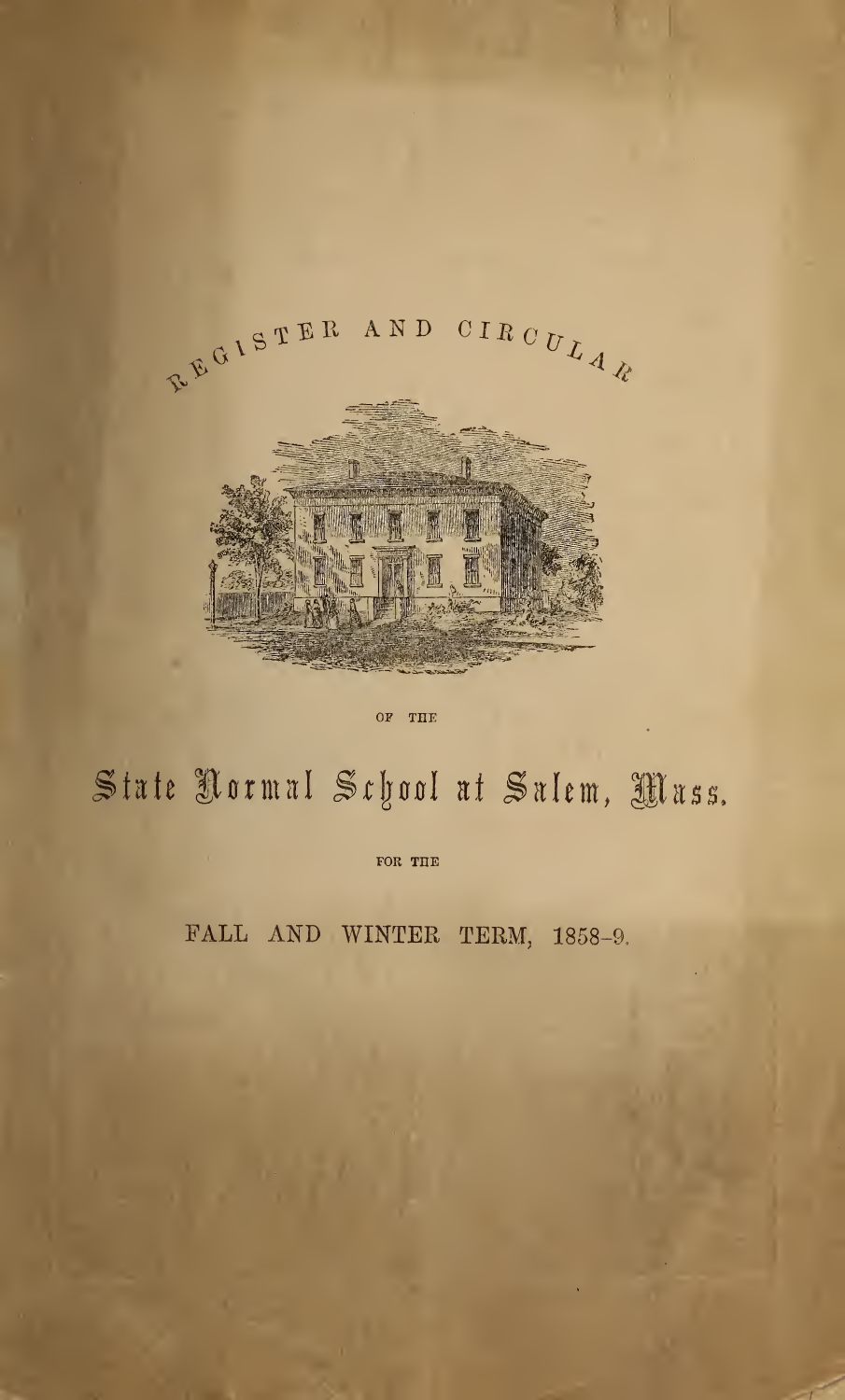Register for the Fall and Winter Term, 1858-9.

BOARD OF EDUCATION

His Excellency, THE GOVERNOR. His Honor, THE LIEUTENANT GOVERNOR. Hon. Isaac Davis, LL.D., Worcester. Rev. RUSSELL TOMLINSON, Plymouth. Rev. Alonzo H. Quint, A. M., West Roxbury. HENRY WHEATLAND, M. D., Salem. Ariel Parish, A. M., Springfield.

CORNELIUS C. FELTON, LL.D., Cambridge. Rev. William A. Stearns, D.D., Amherst. Rev. Erastus 0. Haven, D.D., Boston.

Hon. GEORGE S. BOUTWELL, LL.D., Secretary. Rev. Samuel C. Jackson, D.D., Assistant Sec'y. George B. Emerson, LL.D., Treasurer.

BOARD OF VISITORS.

ŋ,

HENRY WHEATLAND, M.D. Rev. ALONZO H. QUINT, A.M. Hon. George S. Boutwell, LL.D.

INSTRUCTORS.

 $\cdot$   $\circ$ 

| ALPHEUS CROSEY, A.M., Principal. | E. RIPLEY BLANCHARD, Teacher of Music.                            |
|----------------------------------|-------------------------------------------------------------------|
| MARTHA KINGMAN.                  |                                                                   |
| ELIZABETH WESTON.                |                                                                   |
| SARAH R. SMITH.                  | Rev. BIRDSEY G. NORTHROP, A.M., Lecturer<br>on Mental Philosophy. |
| OLIVE P. BRAY.                   |                                                                   |
| ELLEN M. DODGE.                  |                                                                   |
| MARY E. WEBB.                    | FRANCES S. COOKE, M.D., Lecturer on                               |
| GERTRUDE SHELDON.                | Anatomy, Physiology and Health.                                   |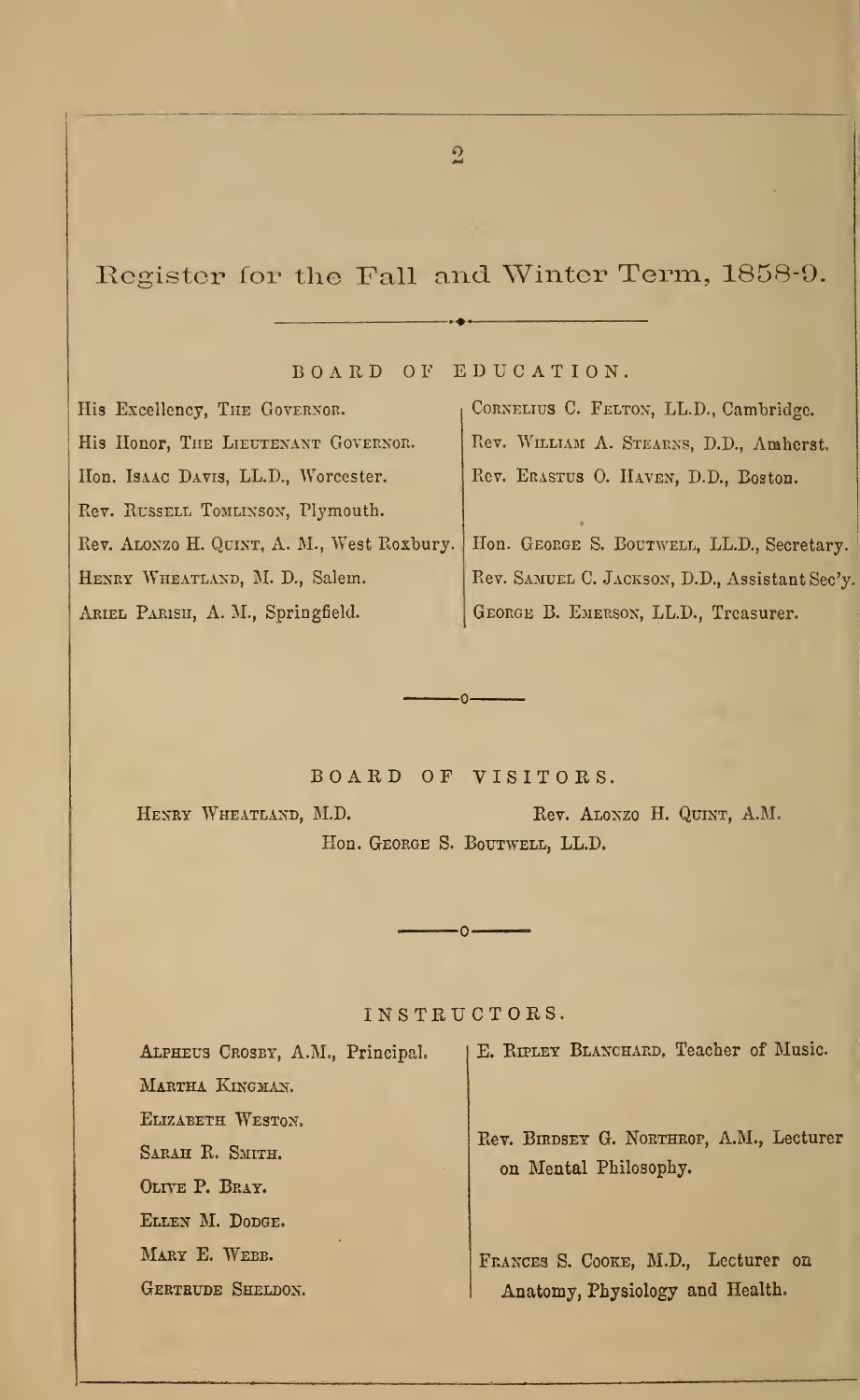# ADVANCED CLASS.

Selina B. Bradt, Lowell. Ellen Brooks, Salem. Mehitable B. Hubbard, North Andover. Marianne B. Kent, Lowell. Josephine E. Mansfield, Lowell.

Frances Owen, Cambridge. Emily C. Pond, Salem. Maria B. Smith, North Reading. Mary Ellen Stanley, Salem. Caroline A. Stiles, Middleton. 10.

## SENIOR CLASS.

Mary E. Alley, Lynn. Elizabeth S. Brooks, Salem. Annie M. Brown, Lynn. Caroline E. Browne, Gloucester. Elizabeth Carleton, Salem. Helen M. Carter, Beverly. Emily E. Chadbourne, South Maiden. Caroline J. Cole, Salem. Eliza A. Damon, North Reading. Sarah M. Eaton, Lowell. Annie E. Fifield, Salisbury. Elizabeth B. Fisk, Beverly. Tamizon H. Gaskill, Newburyport. Lucy M. Haven, Lynn. Elizabeth H. Hobson, South Reading. Lucy A. Kimball, South Danvers. Alzira Lefavor, Salem. Sarah C. Lewis, Falmouth.

Charlotte T. Little, Castine, Me. Sarah A. Lynde, Stoneham. Sarah J. W. McKay, South Reading. Martha Mansfield, Lynnfield. Ellen M. Pierce, Barton, Vt. Emma Clara Porter, Hamilton. Sarah E. Power, Marblehead. Julia A. Putnam, Groton. Sarah H. Putnam, Milford, N. H. Caroline W. Quint, South Maiden. Catharine N. Rockwood, Newburyport. Eliza H. Samson, South Marshfield. Rhoda P. Sargent, West Amesbury. Harriet N. Stanwood, Gloucester. Caroline L. Sweetser, Stoneham. Caroline Augusta Torr, South Danvers. Amanda L. Trask, Lynn. Marietta M. White, Littleton. 36.

# MIDDLE CLASS.

Ruth A. Alley, Lynn. Sarah E. Babbidge, Salem. Eunice M. Bancroft, Lynnfield Centre. Jenny Blake, Carmel, Me. Hannah Elizabeth Burke, Beverly. Alcesta Dickey, North Reading. Ellen A. Edmester, South Maiden. Josephine A. Ellery, Gloucester. Susan P. Gray, Salem. Lucie P. Hadley, Swampscott.

Catharine F. S. Howe, Dorchester. Miranda R. Hyde, Lynn. Catharine E. Knight, Somerville. Abbie T. Knowles, Chelsea. Elizabeth H. Laskey, Salem. Ellen M. Lummus, North Beverly. M. Alice Mansfield, Lynnfield. Harriet F. Munroe, Saugus. Hannah V. Newhall, Lynnfield Centre. Cemantha Nichols, North Reading.

 $\mathbf{a}$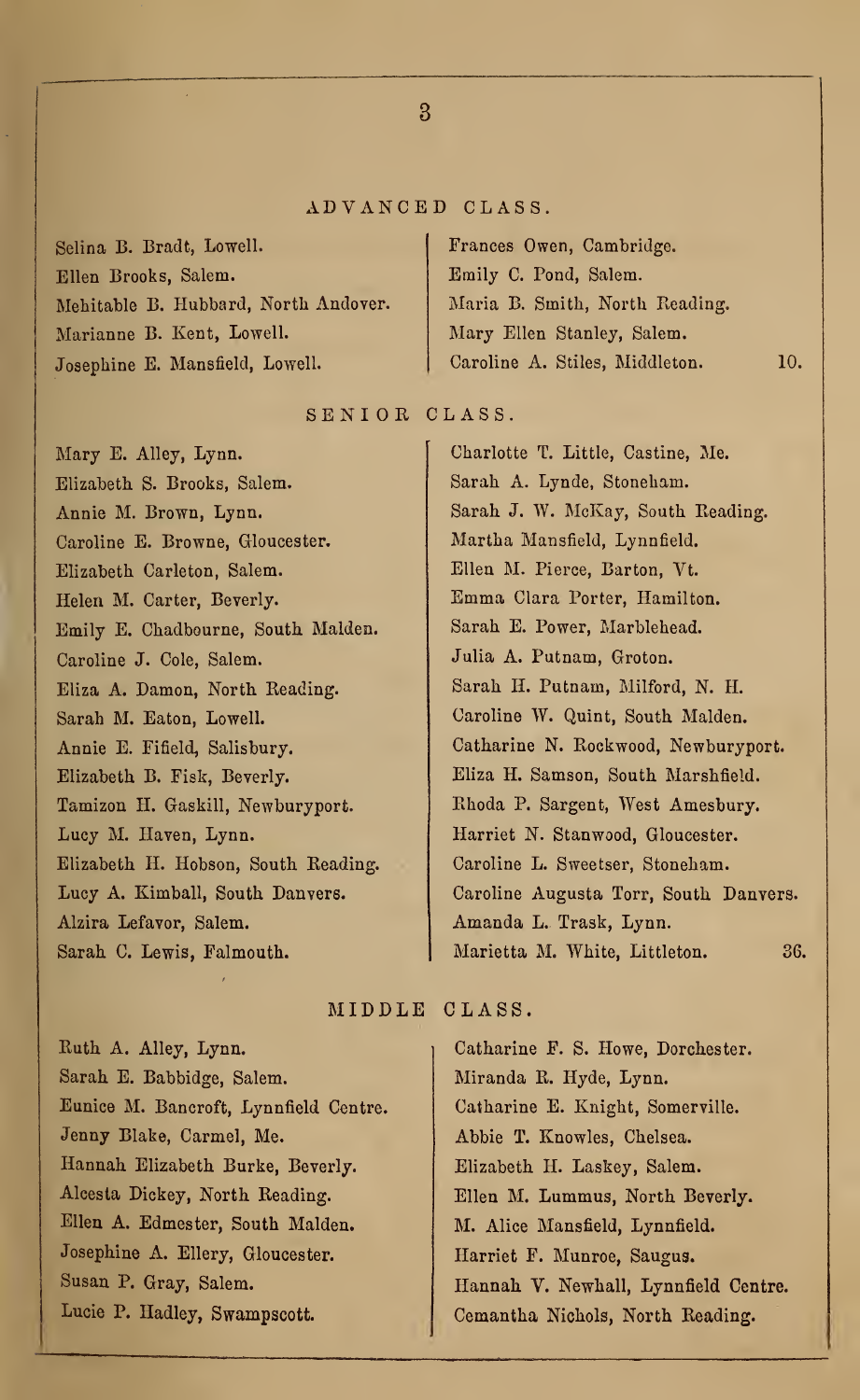### MIDDLE CLASS

Isabella S. Terry, North Beverly. Eunico T. Plumer, Newburyport. Mary P. Proctor, South Danvers. Anabiah Russell, Milford, N. II. Sarah W. Stickney, Beverly.

# Eliza S. Symonds, Salem. Mary J. Thayer, Salem. Mary Ellen Todd, Lynn. Marie II. Vose, Chelsea. Abbic A. Young, Beverly.

30.

JUNIOR CLASS.

Priscilla B. Adams, Salem. Annie F. Balch, Salem. Emily P. Burnham, Essex. Eunice G. Burnham, Essex. Lucy P. Burnham, Gloucester. Sarah E. Burtt, West Andover. Abbie J. Chandler, West Andover. Ellen M. Colesworthy, Chelsea. Ellen M. Connor, Salem. Malina Cressey, Rowley. Almira S. Dewing, North Chelsea. Abbie M. Elliott, Danvers Port. Caroline F. Furbush, Lawrence. Martha Jane Gould, Boxford. Helen L. Gould, Boxford. Mary H. Graves, North Reading. Rebecca Gray, Andover. Sarah A. Hadley, Lowell. Lura Hartwell, Cliftondale, Saugus. Harriet M. Kemp, West Groton. Sarah Anna M. Knight, Somerville. Helen A. Leach, Manchester.

Mary McDonald, Saugus Centre. Louisa M. Marshall, Tewksbury. Mary M. Nudd, Wolfboro', N. II. Evelyn Ober, Beverly. Martha A. Orcutt, Chelsea. Arabelle R. Peabody, Salem. Harriet A. Richardson, Manchester. Mary B. Rowe, Saugus. Lucy Ellen Searles, Rowley. Marianna Skinner, South Reading. Adelaide E. Somes, North Chelsea. Elizabeth A. Stevens, Marblehead. Frances M. Stone, Watertown. Lucy Tingley, Tewksbury. Sarah Jane Trefethen, East Saugus. Abby A. Tucker, North Chelsea. Mary E. Way, Lowell. Sylvia C. Weston, Bremen, Me. Mary A. Whitehouse, Wolfboro', N. H. Martha F. Whitman, Lexington. Abby E. Wood, Blue Hill, Me. 43.

Number of Students in attendance during the Term, 119.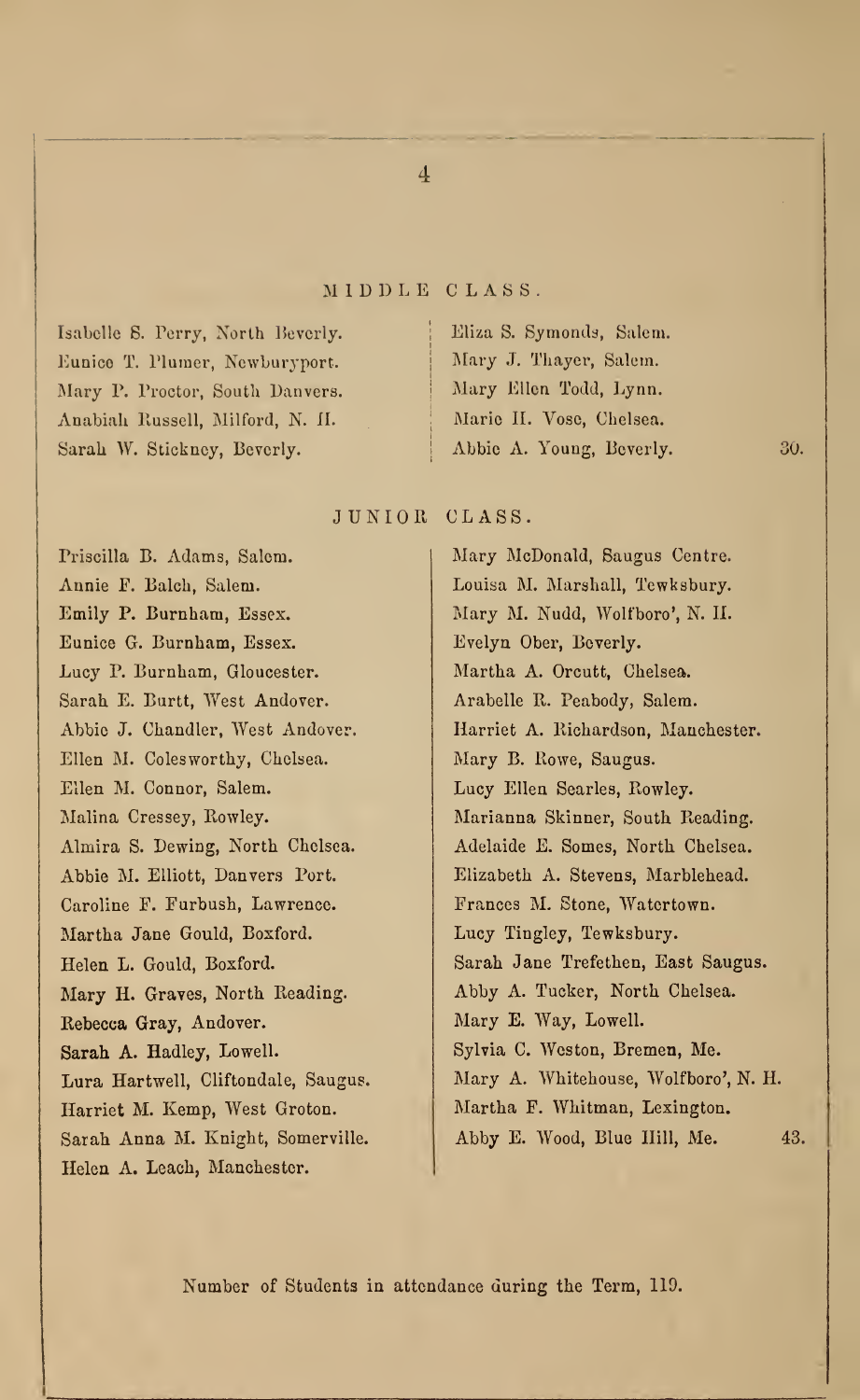STATE NORMAL SCHOOL ....... SALEM, MASS.

Tins Institution was established by the Commonwealth of Massachusetts, with the liberal co-operation of the City of Salem and the Eastern Railroad Company, for the direct preparation of Female Teachers to instruct in the Common and High Schools required by law. It is under the charge of the State Board of Education, and of a special Board of Visitors. During the period that has elapsed since the reception of the first Class in September, 1854, three hundred and fifty-eight Young Ladies have been members of the School ; and of these, one hundred and twenty seven have received diplomas, upon the honorable completion of the prescribed course of study. The latter, with few exceptions, have since en gaged in teaching in the schools of the Commonwealth.

# School Year and Terms.

The School Year contains forty weeks of study, and is divided into two Terms. The next Term will commence on Wednesday, March 9th ; and the Term following, on Wednesday, September 14th.

The present Term will close with an Examination, commencing on Tuesday, February 8th, at 9 o'clock, A. M., and continuing two days. All Friends of Education are respectfully invited to attend this Examination, and also to visit the School at other times that may suit their convenience.

# Etjmfssf on.

Candidates for admission must have attained the age of sixteen years ; must present a satisfactory certificate of good moral character ; must declare their intention of remaining in the School three consecutive terms, (or so much of this time as may be required for completing the prescribed course of study,) of faithfully observing its regulations during their connection with it, and of afterwards teaching in the public schools of Massachusetts j\* and must pass a satisfactory

\* Ladies desiring to teach in other States or in private schools may be admitted on paying a reasonable fee for tuition.

 $\overline{5}$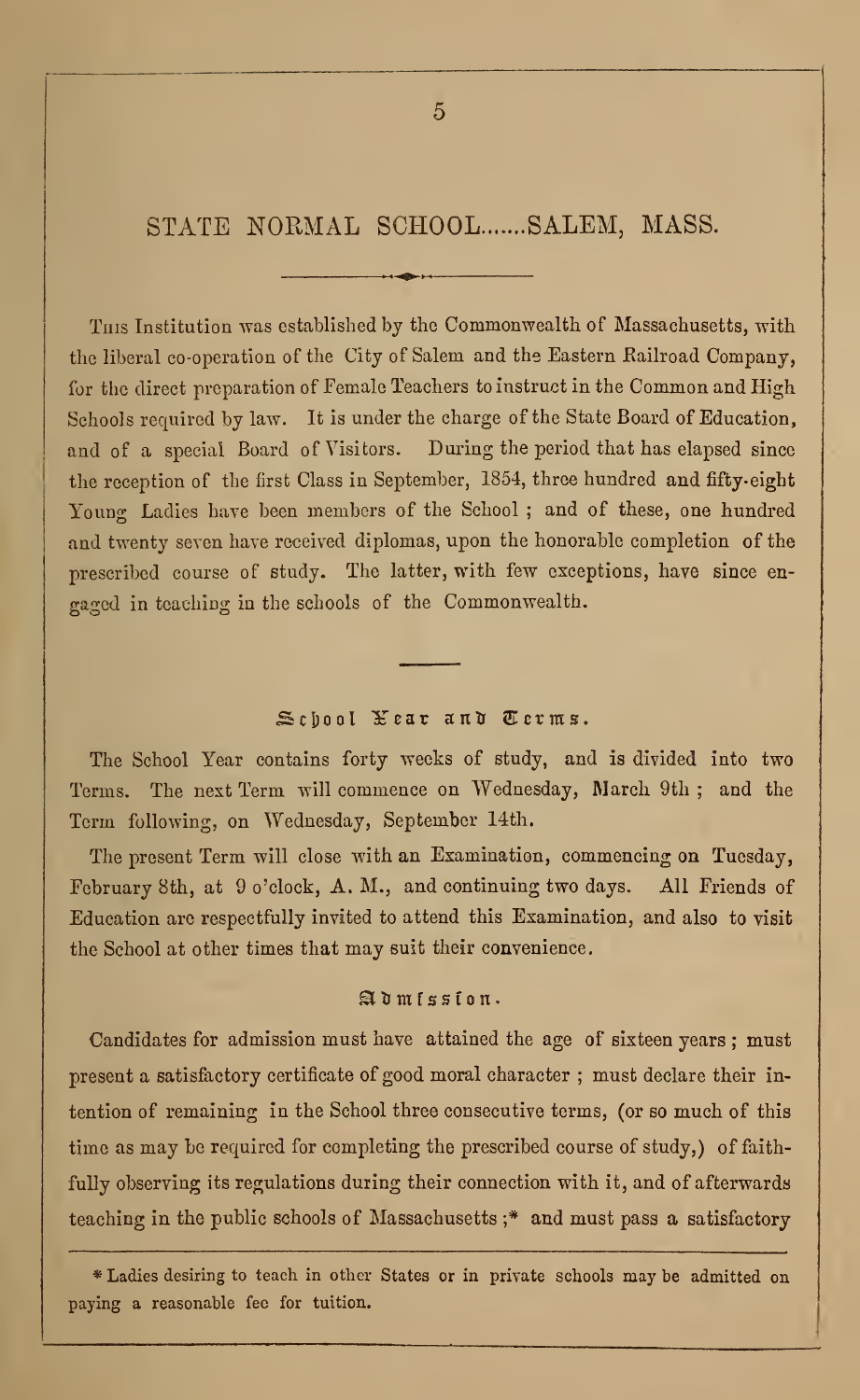examination in Reading, Spelling, Defining, Writing, Arithmetic, English Grammar, Geography, and the History of the United States.

The Examination for admission takes place at  $9\degree$  o'clock, A. M., on Tuesday the day preceding the commencement of each term. Except in extraordinary cases, no candidate for admission is examined after the term has commenced.

# $\mathbb{S}$ tudles.

I. Philosophy, History, and Art of Education, Physical, Intellectual, and Moral ; including General Principles and Methods of Instruction, Mental and Moral Philosophy, School Laws, School Organization and Government, &c.

II. Principles and Best Methods of Instruction in those " Branches of Learning" in which the Teachers of all the Schools required by law must be competent to instruct. These branches are "Orthography, Reading, Writing, English Grammar, Geography, Arithmetic, Physiology and Hygiene, the History of the United States, and Good Behavior;" and also Algebra, whenever the School Committee may so require. Those Students who may enter the School without an adequate knowledge of these branches themselves, will engage in such special exercises, for their review or further prosecution, as may be requisite to secure this knowledge.

III. Other Branches of Learning specially related to those of the preceding division, and essential for thoroughly understanding and teaching them ; or important for securing that general knowledge and culture which are so desirable in every teacher. In this division are included Geometry ; Drawing ; Music ; History of the English Language and Literature, with the Critical Study of Select Works ; Rehearsal of Select Passages, and Original Composition ; Mineralogy and Geology, Botany, Zoology, Chemistry, Natural Philosophy, and Astronomy ; General History and Chronology; &c.

IV. Exercises in Teaching, throughout the course, for the illustration and application of the Principles and Methods of Instruction, and for imparting practical familiarity with the teacher's work.

Upon the satisfactory completion of the Course of Study prescribed above, the General Diploma of the Institution is conferred. This Course extends through three terms, or a year and a half; but during this time, those who are able to do so, may also pursue some of the studies belonging to the following Courses.

V. Advanced Courses of Study, in direct preparation for teaching in the two classes of High Schools recognized by law ;—including Ancient and Modern Languages, and Higher Studies in the departments of Physical Science, Mathematics, History, Literature, and Philosophy. These Courses have no prescribed period, but may be completed in a greater or less time, according to the previous attainments of those who pursue them, and their success in study. Upon their honorable completion, appropriate Diplomas are conferred.

The Advanced Courses of Study are open not only to Graduates of this School,